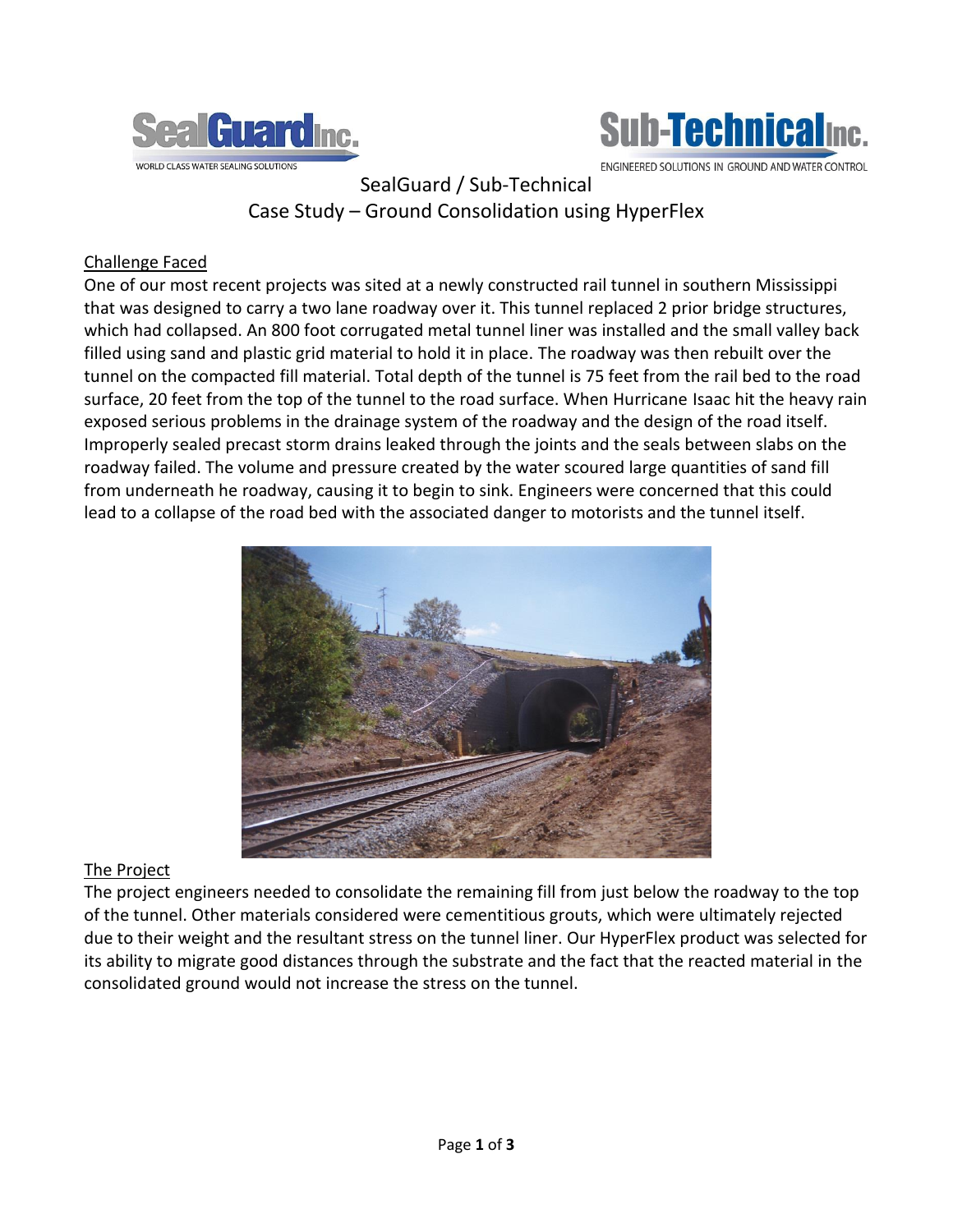## Our Solution

Using our air track drill rig, we drilled a grid pattern of 10 and 20 foot deep bore holes. These were placed on 20 foot centers down through the road bed for the length of the tunnel.



This is our air track machine used to drill bore holes. Compaction Penetrometer used to measure

ground compaction after grouting.

We then inserted extensions into the holes and began pumping HyperFlex, moving from hole to hole to allow time for HyperFlex migration. Due to the porosity of the sandy fill, no packers were needed. The pattern was continued until all holes could take no more. Migration was excellent and in fact entered the storm drains through the faulty joints and also up into the road surface through the joints in the road bed.



The above pictures show how well HyperFlex migrated through the porous, sandy soil. On the left is a picture of a storm drain and on the right the road bed itself.